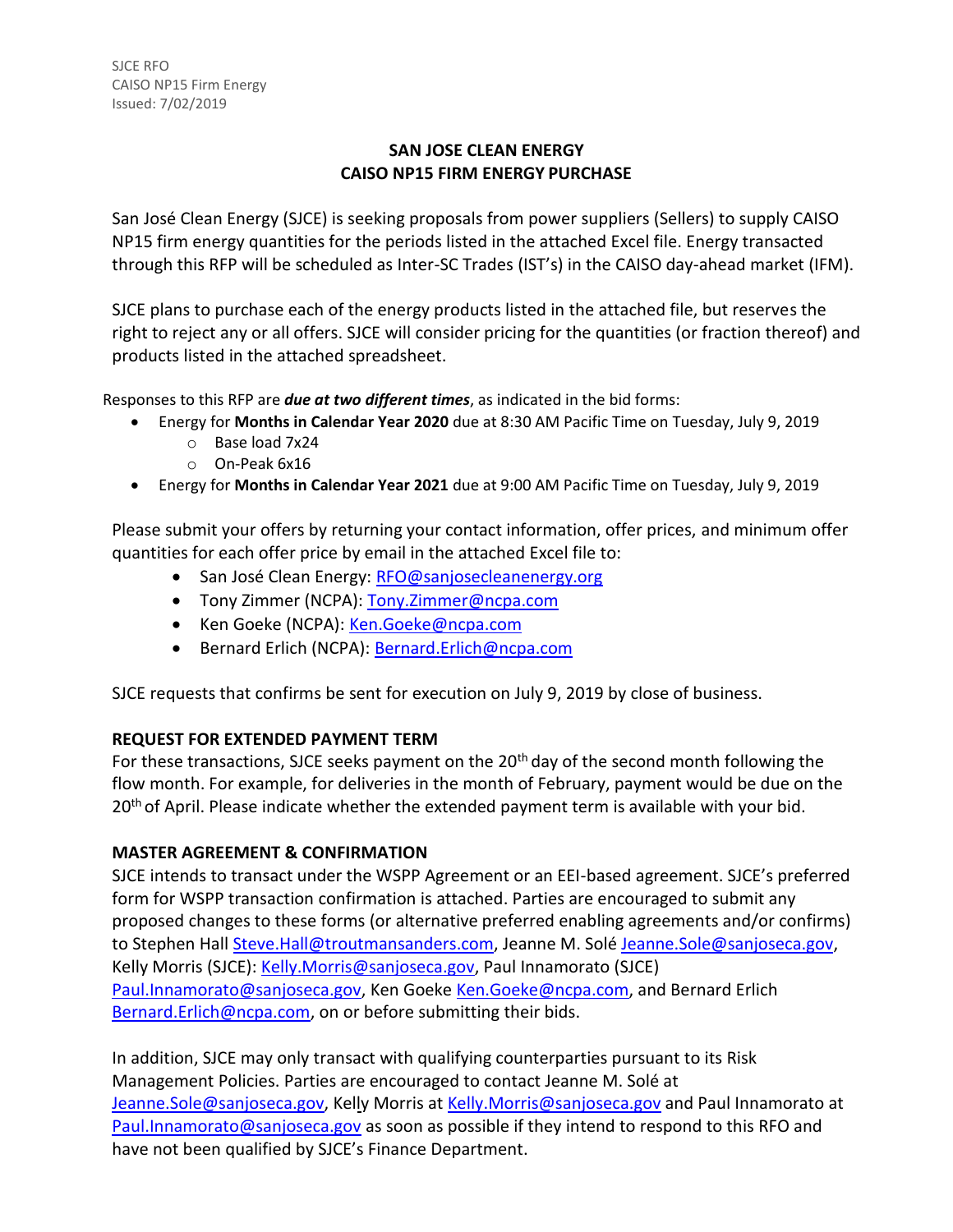SJCE RFO CAISO NP15 Firm Energy Issued: 7/02/2019

SJCE provides the following information to interested suppliers to facilitate their assessment of SJCE as a counterparty:

• San José Clean Energy is housed in the City of San José's Department of Community Energy. The program is provided for in San José's municipal code Title 26, available at the following link:

[https://library.municode.com/ca/san\\_jose/codes/code\\_of\\_ordinances?nodeId=TIT26COEN](https://library.municode.com/ca/san_jose/codes/code_of_ordinances?nodeId=TIT26COEN)

- San José Clean Energy's Implemen[t](http://www.sanjoseca.gov/DocumentCenter/View/71410)ation Plan is available at <http://www.sanjoseca.gov/DocumentCenter/View/71410>
- San José Clean Energy's risk management policy was approved by San José City Council and is available a[t](https://sanjose.legistar.com/LegislationDetail.aspx?ID=3478118&GUID=32319D40-8EA7-4D1A-9E48-B1CC78BB2E5E&Options&Search) [https://sanjose.legistar.com/LegislationDetail.aspx?ID=3478118&GUID=32319D40-8EA7-](https://sanjose.legistar.com/LegislationDetail.aspx?ID=3478118&GUID=32319D40-8EA7-4D1A-9E48-B1CC78BB2E5E&Options&Search) [4D1A-9E48-B1CC78BB2E5E&Options=&Search](https://sanjose.legistar.com/LegislationDetail.aspx?ID=3478118&GUID=32319D40-8EA7-4D1A-9E48-B1CC78BB2E5E&Options&Search)
- SJCE's initial funding plan is described in a memo to City Council in August 2017. The SJCE has followed through with this plan: [http://sanjose.granicus.com/MetaViewer.php?view\\_id=&event\\_id=2699&meta\\_id=650894](http://sanjose.granicus.com/MetaViewer.php?view_id&event_id=2699&meta_id=650894)
- The City of San José is the signatory to WSPP Agreement and will be the signatory to the confirmations.
- The Department of Community Energy is an enterprise department of the City of San José. Please see below language that we have added to our draft confirmation to explain this arrangement.

# **DESIGNATED FUND AND LIMITED OBLIGATIONS**

- (a) Designated Fund. Buyer's payment obligations under this Agreement shall be paid from a Department of Community Energy designated fund ("Designated Fund") that shall be used solely for San José Clean Energy costs and expenses, including the obligations under this Agreement. Subject to the requirements and limitations of Applicable Law and taking into account other available money specifically authorized by the San José City Council and allocated and appropriated to the San José Clean Energy's obligations, the Buyer agrees to establish San José Clean Energy rates and charges that are sufficient to maintain revenues in the Designated Fund necessary to pay its obligations under this Agreement and all of Buyer's payment obligations under its other contracts for the purchase of energy for San José Clean Energy. Buyer shall provide Seller with reasonable access to account balance information with respect to the San José Clean Energy Designated Fund during the Term.
- (b) Limited Obligations. Buyer's payment obligations are special limited obligations of the Buyer payable solely from the Designated Fund. Buyer's payment obligations under this Agreement are not a charge upon the revenues or general fund of the City of San José or upon any non- San José Clean Energy moneys or other property of the Community Energy Department or the City of San José.

Here is a link to our municipal advisor letter: [www.sanjoseca.gov/DocumentCenter/View/39975](http://www.sanjoseca.gov/DocumentCenter/View/39975)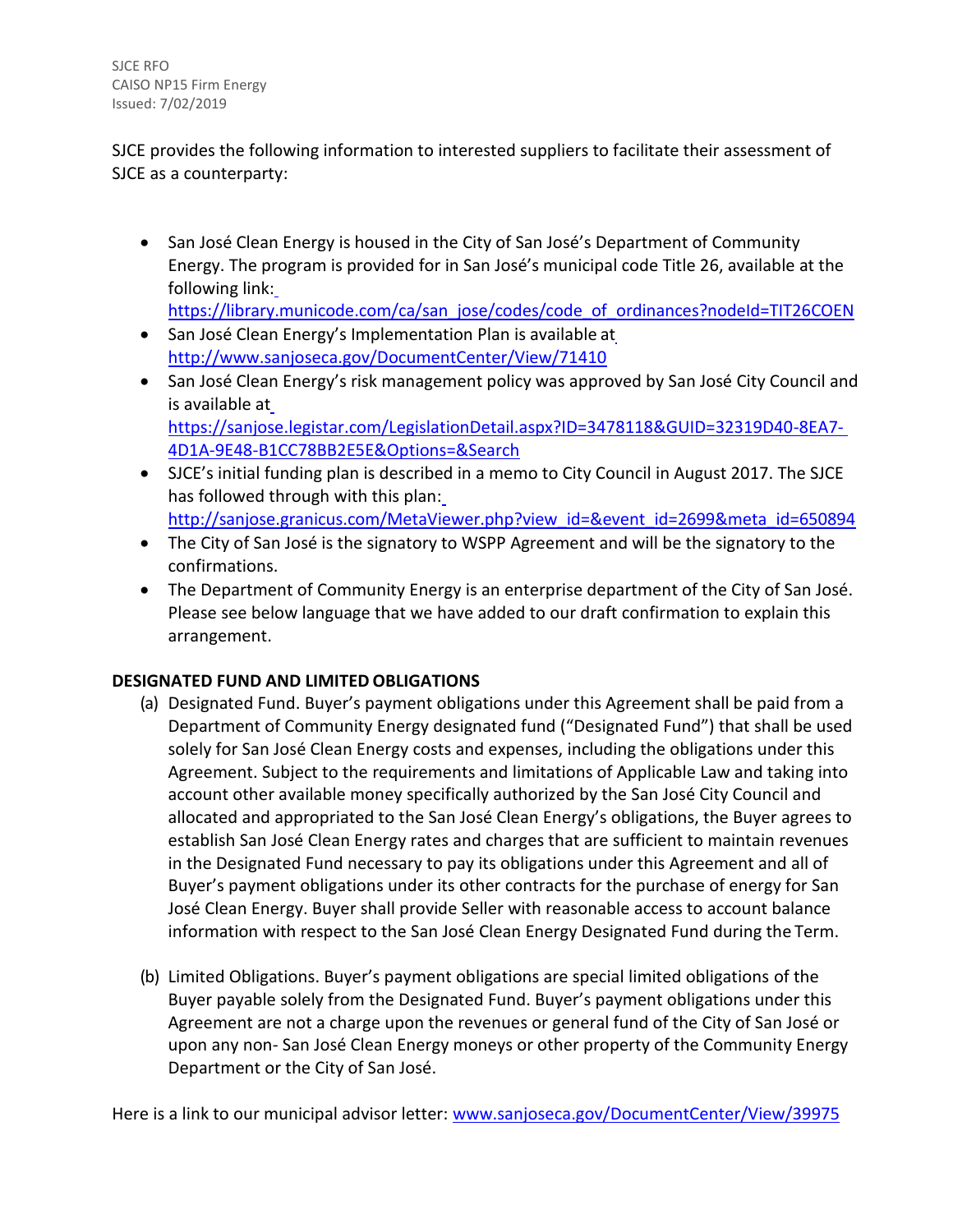SJCE RFO CAISO NP15 Firm Energy Issued: 7/02/2019

Finally, to do business in San José, Sellers who are not already registered will have to register with the City of San José within 90 days of commencing business within the city. Details are available at the following:<http://www.sanjoseca.gov/BusinessTax>

### **PUBLIC NATURE OF PROPOSAL MATERIAL**

All correspondence with SJCE including responses to this solicitation will become the exclusive property of the City of San José and will become public records under the California Public Records Act (Cal. Government Code section 6250 et seq.) All documents that you send to SJCE will be subject to disclosure if requested by a member of the public. There are a very limited number of narrow exceptions to this disclosure requirement.

Therefore, any proposal which contains language purporting to render all or significant portions of their proposal "Confidential", "Trade Secret" or "Proprietary", or fails to provide the exemption information required as described below will be considered a public record in its entirety subject to the procedures described below. Do not mark your entire proposal as "confidential".

The City will not disclose any part of any proposal before it announces a recommendation for award, on the ground that there is a substantial public interest in not disclosing proposals during the evaluation process. After the announcement of a recommended award, all proposals received in response to this RFP will be subject to public disclosure.

In order to designate information as confidential, the Seller must clearly stamp and identify the specific portion of the material designated with the word "Confidential" and provide a citation to the California Public Records Act that supports keeping the information confidential. Seller should not to over-designate material as confidential. Over-designation would include stamping entire pages or series of pages as confidential that clearly contain information that is not confidential. Upon request or demand of any third person or entity not a party to this Agreement ("Requestor") for production, inspection and/or copying of information designated by Seller as confidential information (such designated information, the "Confidential Information"), SJCE will notify the Seller as soon as practical that such request has been made. The Seller shall be solely responsible for taking whatever legal steps are necessary to protect information deemed by it to be Confidential Information and to prevent release of information to the Requestor by the City. If the City takes no such action after receiving the foregoing notice from the Seller, the City shall be permitted to comply with the Requestor's demand and is not required to defend against it.

If required by any law, statute, ordinance, a court, Governmental Authority or agency having jurisdiction over the City, including the California Public Records Act, the City may release Confidential Information, or a portion thereof, as required by the Applicable Law, statute, ordinance, decision, order or regulation. In the event the City is required to release Confidential Information, it shall notify the Seller of the required disclosure, such that the Seller may attempt (if it so chooses), at its sole cost, to cause the recipient of the Confidential Information to treat such information in a confidential manner, and to prevent such information from being disclosed or otherwise becoming part of the public domain.